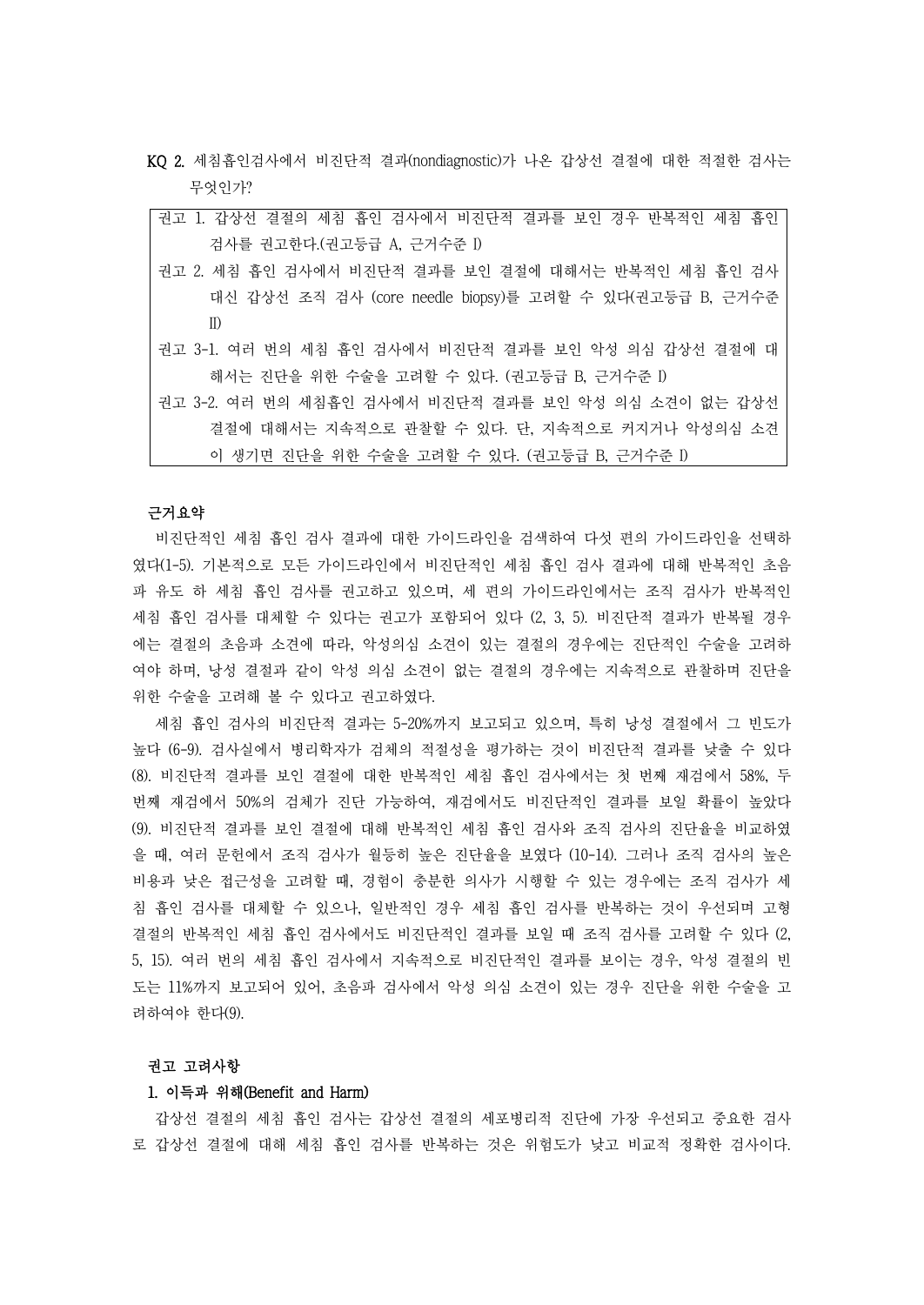보고된 합병증은 0~8.6%이며, 대부분이 갑상선 주변의 혈종, 갑상선의 부종, 일시적인 목소리 변화 등이며, 입원이 필요한 정도의 중증 합병증은 거의 보고되지 않았다. 출혈 성향이나 이에 대한 기왕 력이 있는 경우 등에 대한 사전 준비와 합병증에 대한 적절한 예방 및 치료가 필요하다. 갑상선 조 직 검사의 합병증은 세침 흡인 검사와 비슷한 빈도로 보고되고 있으나, 기술적인 접근성이 비교적 낮아 충분한 경험이 있는 의료인이 시행하여야 한다.

## 2. 국내 수용성과 적용성(Acceptability and Applicability)

지침에 대한 국내 수용성 및 적용성 평가 결과, 갑상선 세침 흡인 검사, 조직 검사 및 진단적 수 술을 적용하는 것은 모두 무리가 없는 것으로 판단되었다. 수용성과 적용성 평가표는 수용성과 적 용성 평가표는 부록2에 제시되었다.

# 3. 검사별 방사선량

방사선량은 본문 P.1에 제시되었다.

# 참고문헌

1. Haugen BR, Alexander EK, Bible KC, Doherty GM, Mandel SJ, YE Nikiforov, et al. 2015 American Thyroid Association Management Guidelines for Adult Patients with Thyroid Nodules and Differentiated Thyroid Cancer. Thyroid. 2016 Jan 1; 26(1): 1–133.

2. Gharib H, Papini E, Garber JR, Duick DS, Harrell RM, Hegedüs L, et al. American Association of Clinical Endocrinologists, American College of Endocrinology, and Associazion Medici Endocrinologi Medical Guidelines for Clinical Practice for the Diagnosis and Management of Thyroid Nodules - 2016 Update. Endocr Pract. 2016 May;22(5):622-39.

3. Na DG, Baek JH, Jung SL, Kim JH, Sung JY, Kim KS et al. Core Needle Biopsy of the Thyroid: 2016 Consensus Statement and Recommendations from Korean Society of Thyroid Radiology. Korean J Radiol. 2017 Jan-Feb;18(1):217-237.

4. Wémeau JL, Sadoul JL, d'Herbomez M, Monpeyssen H, Tramalloni J, Leteurtre E, et al. Guidelines of the French society of endocrinology for the management of thyroid nodules. Ann Endocrinol (Paris). 2011 Sep;72(4):251-281.

5. Shin JH, Baek JH, Chung J, Ha EJ, Kim JH, Lee YH et al. Ultrasonography Diagnosis and Imaging-Based Management of Thyroid Nodules: Revised Korean Society of Thyroid Radiology Consensus Statement and Recommendations. Korean J Radiol. 2016 May-Jun;17(3):370-95.

6. Baloch ZW, Tam D, Langer J, Mandel S, LiVolsi VA, Gupta PK 2000 Ultrasound-guided fine-needle aspiration biopsy of the thyroid: role of on-site assessment and multiple cytologic preparations. Diagn Cytopathol 23:425-429.

7. Braga M, Cavalcanti TC, Collaco LM, Graf H 2001 Efficacy of ultrasound-guided fine-needle aspiration biopsy in the diagnosis of complex thyroid nodules. J Clin Endocrinol Metab 86:4089–4091.

8. Redman R, Zalaznick H, Mazzaferri EL, Massoll NA 2006 The impact of assessing specimen adequacy and number of needle passes for fine-needle aspiration biopsy of thyroid